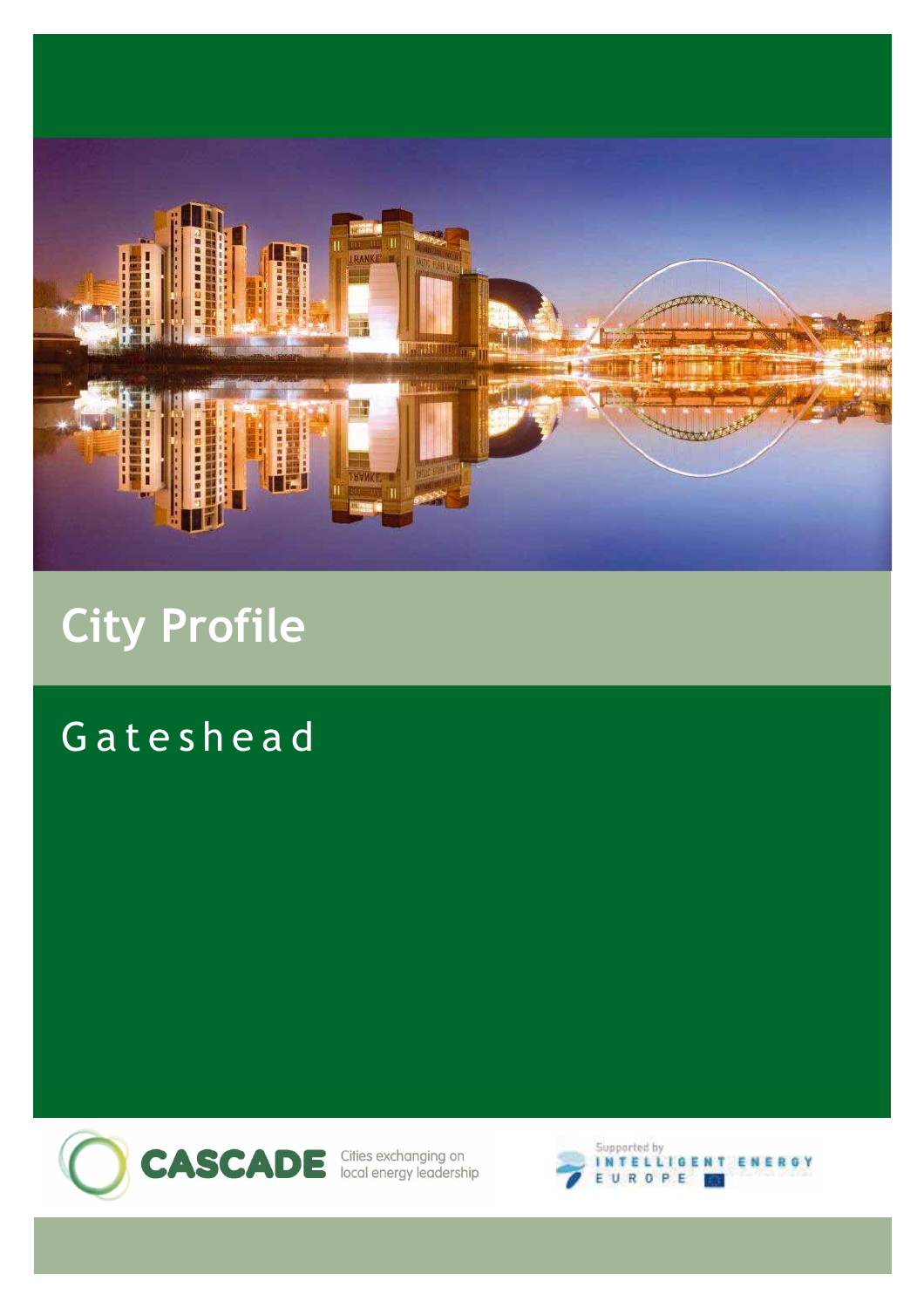

#### Introduction

General information

Gateshead is located in northeast England, in the Tyne and Wear sub-region. It is the main settlement in the Metropolitan Borough of Gateshead and lies opposite Newcastle on the south bank of the River Tyne. Seven bridges join the two city centres across the river Tyne. In 2009 Gateshead had a population of 190,800.

The main responsibility for local energy policies in the city is located in the Department Environment & Regeneration, within the Development & Enterprise Directorate of Gateshead Council. Other departments working on energy and climate related aspects are the Gateshead Housing Company and the Local Environmental Services. The collaboration has been described as "getting better". The core team coordinating climate and energy policies has 6 employees and further 24 people are involved from other departments. Organization of energy and climate policies

> The Climate Change Team is a core consultee on new planning applications submitted for urban development to the Development Control section. In new applications, for example, the Climate Change Team assesses the energy and sustainability standards of new developments and the potentials to use renewable energies.

The following actors have been involved into the process: Relevant stakeholders

- Friends of the Earth as a consultee on the Climate Change Strategy
- Gateshead Warmzone, the Council's partner for energy efficiency measures (a community interest company, or CIC).
- Community groups were also involved as were
- the Gateshead Youth Assembly.



To involve stakeholders, Gateshead has utilised special forums to host stakeholder events on the direction of climate change policies from both key partner organisations and members of the public. Furthermore, consultation events and conferences are held to encourage interaction and discussion of topics, including events specifically targeting young people. Gateshead issued pledge cards so that personal or organisational commitments can be made to address climate change. Besides that, a viewpoint resident survey is sent out to 500 randomly selected households and community interest groups. Furthermore, Gateshead Council's elected Cabinet and Senior Management Team also considers environmental sustainability at Council management meetings and committees.

Gateshead signed the Covenant of Mayors in 2009 and submitted a SEAP in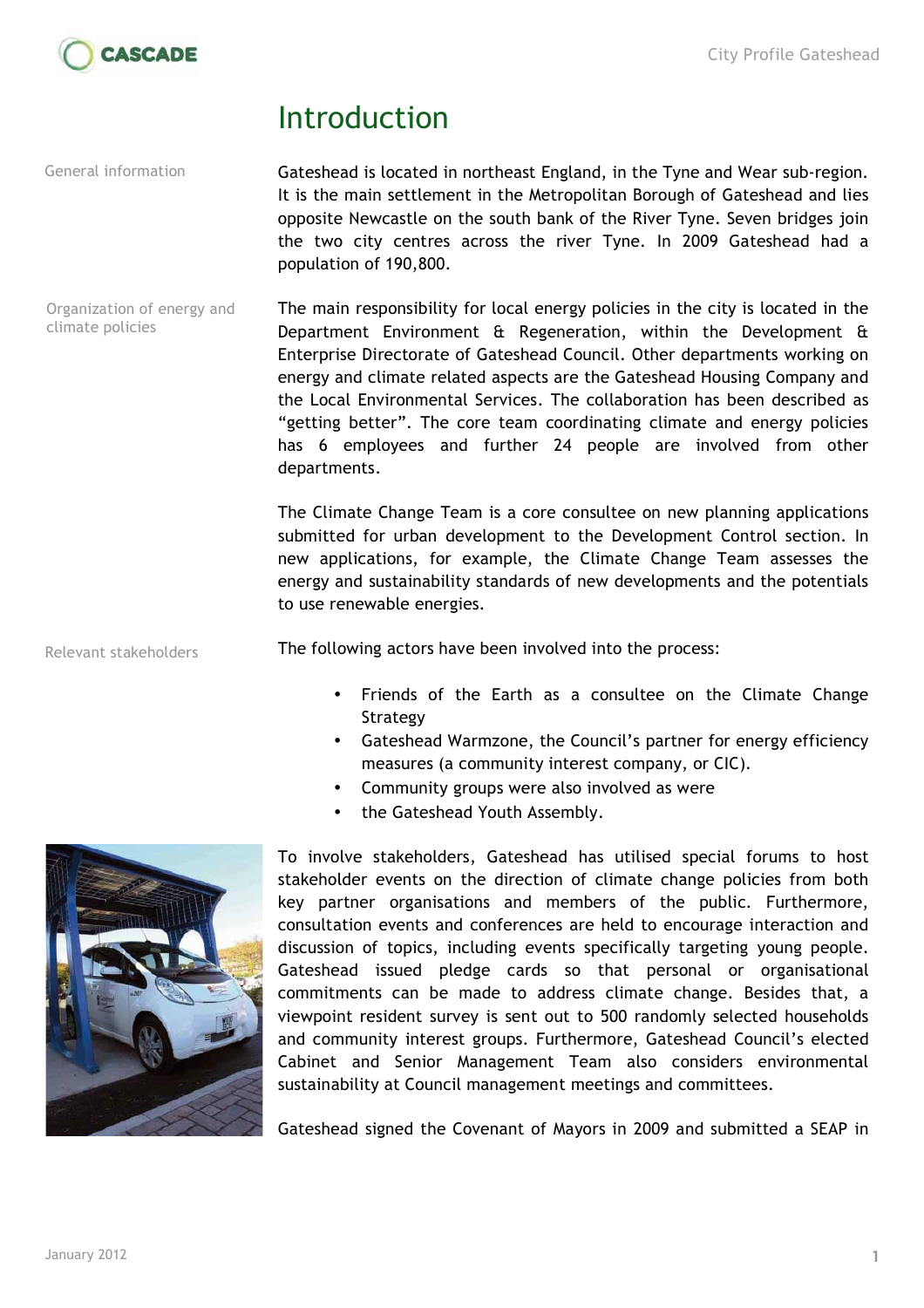

2010. The city's targets are 40 % reduction of  $CO<sub>2</sub>$  by 2025 compared to 2005<br> $\frac{1}{100000}$  Targets and programmes citywide, 20 % reduction of domestic energy use by 2030 compared to 2005 and 30 % locally generated renewable or low carbon energy by 2030 compared to 2005.

Besides the SEAP, Gateshead developed a Climate Change Strategy and a Carbon Management Plan. Additionally, there has been passed the Local Development Framework and the Local Transport Plan<sup>1</sup>. Both however, have only indirect effects on the city's  $CO<sub>2</sub>$  level. For example, funding was secured to help creating active forms of sustainable, low carbon travel across Tyne and Wear particularly regarding school traffic. Cycle paths have been improved, replaced, constructed to encourage more sustainable modes of transport to school with parents encouraged to make journeys with their children.

## **Context**

Local authorities have a legal obligation and responsibility to enforce UK Building Regulations 2010 in new build and retrospective works. The relevant section (part  $L^1$ ) defines a standard to be met with regard energy efficiency in refurbishment or new buildings. In addition, the Code for Sustainable Homes sets standards for broader sustainability measures, and currently meets Level 3. The higher Code Level 4 will become mandatory from 2013 when building regulations increase.

It is also mandatory that Local Councils develop a local transport plan (LTP). Gateshead is part of a sub regional LTP in the Tyne & Wear area. One of the key challenges is set out to reduce carbon emissions produced by local transport movements and to strengthen networks to the effects of climate change and extreme weather events.

The role of local authorities with regard to emission reduction and energy saving is mainly as an enabler, facilitator or leader. The role of fore runner is its primary function to drive forward emissions reduction policy and energy saving projects showing exemplar practice. They are supported by bodies like the Energy Saving Trust and the Carbon Trust. An example is the Carbon Trust Standard that certifies organizations for real carbon reduction and commitment to ongoing reductions. Gateshead has achieved this in 2008.

A legal requirement with regards to emissions, the CRC "Carbon Reduction Commitment", is a mandatory Government scheme aimed at improving energy efficiency and cutting emissions in large public and private sector organisations. These organisations are responsible for around 10 % of the UK's emissions. The scheme features a range of reputational, behavioral and financial drivers, which aim to encourage organisations to develop energy management strategies that promote a better understanding of energy usage. The Environment Agency is responsible for enforcing this scheme and not the local authority.

European, national and regional framework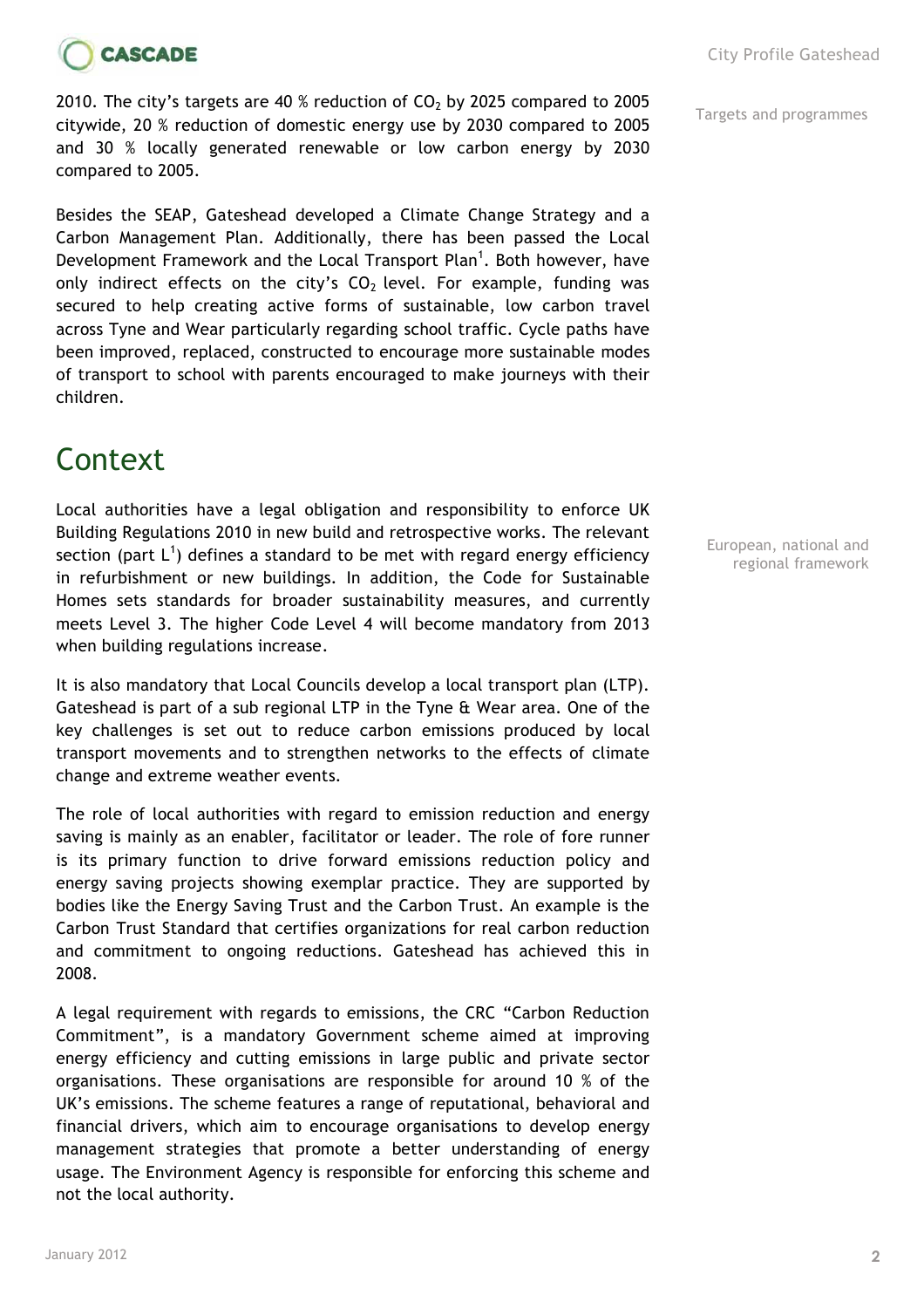



Supports and obstacles

Supportive aspects for the implementation of climate policies are the national financial incentives (CERT, CESP, Salix "Invest to Save" funding, Feed In Tariffs etc). It is also good to have supportive elected Councillors and Cabinet Members. Hindering aspects are a lack of knowledge of renewable technologies and benefits. And when it comes to conflicts with growth or development climate protection is secondary priority.

#### Energy Efficient Buildings and Districts

Main measures

In the past five years, Gateshead installed 35,000 measures of conventional energy efficiency improvements delivered by "Gateshead Warmzone" (lofts and cavities). This projects runs until December 2012, with an estimated total investment of £8.4m. The Council has supported the Warmzone partnership by providing £1.4m capital funding. Another supportive factor is that the Energy Company's obligation schemes like CERT and CESP, which lever in private finance to subsidise domestic energy efficiency measure installation and make them free or cheaper for residents.

Hindering aspects are seen in data protection issues with regards to accessing welfare benefit data make targeting the financially vulnerable more lengthy and costly. The people's attitude and the spreading of incorrect facts towards insulation and the expiring funding are also regarded as hindering aspects for the Gateshead Warmzone project.

Furthermore, the borough has seen evidence of householders reducing energy consumption. About half of the 8% energy reduction seen between 2005-2008 was due to changing behaviours. However, the people's attitude is still challenging as well as their doubts about the climate change. It is difficult to monitor and measure real change to factor it into targets achieved or the impact on reduced emissions. Supportive factors to encourage behavioural change are national media campaigns and consumer advice agencies.

The city also is installing solid wall insulation in 220 homes ,in the ward "High Fell". The stock to benefit from this current project exists in large numbers in Gateshead. The emerging Government policy with regard to "Green Deal" and "ECO" (Energy Company Obligation starting in 2013) will help subsidise future works of this type. The new Green Deal financial mechanism eliminates the need to pay upfront for energy efficiency measures and instead provides reassurances that the cost of the measures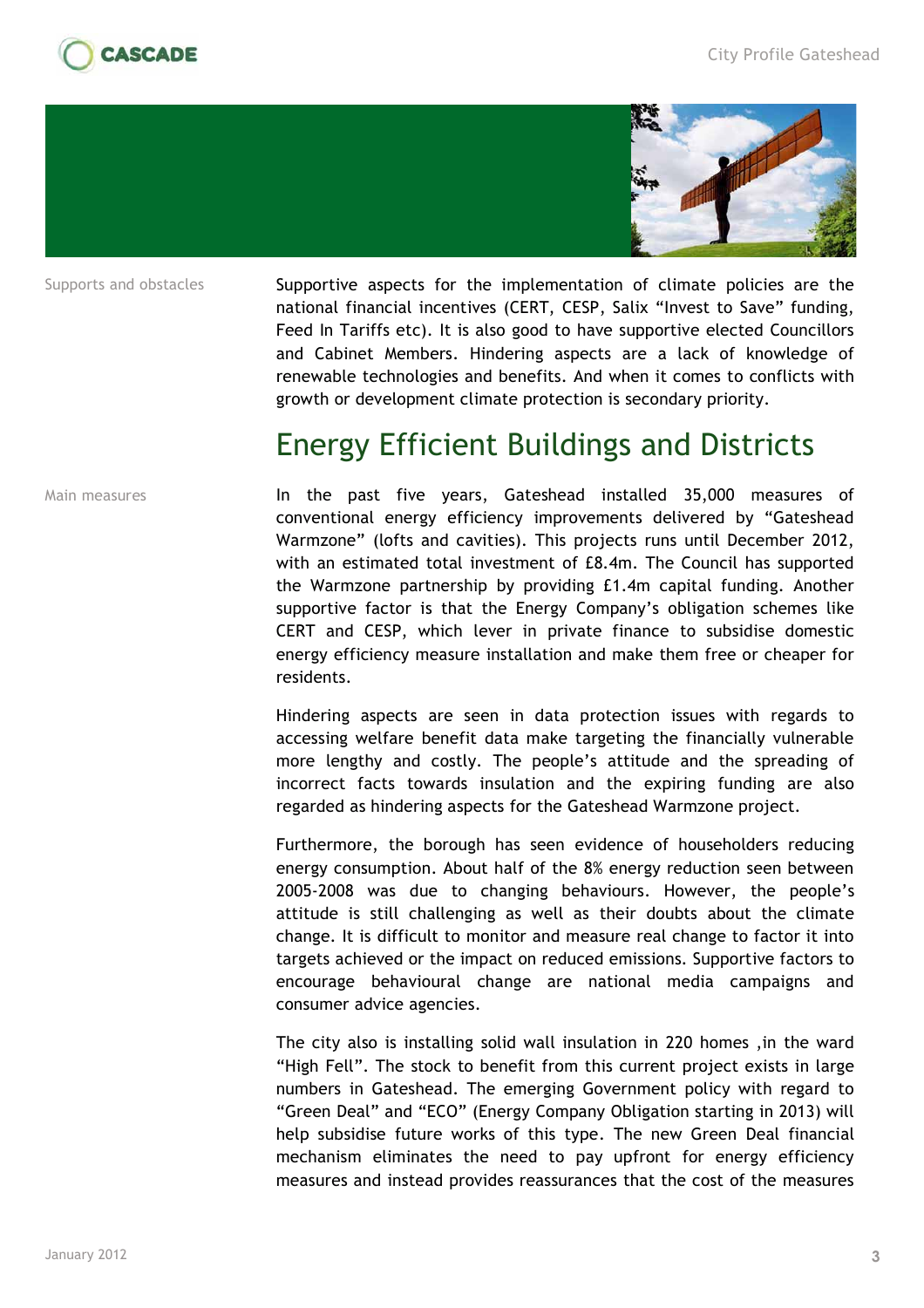

should be covered by savings on the electricity bill. The ECO will integrate with the Green Deal, allowing supplier subsidy and Green Deal Finance to come together into one seamless offer to the consumer. Nevertheless, there are a couple of hindering aspects such as emerging technologies, capital costs, planning permission for external render, disruption and intrusion of works and potential decanting, market size and lack of installers to tackle a large market and the supply chain and local skills shortage.

Gateshead describes its expertise as "working on a high level". Still, the city would like to learn more from others. The retrofit project that Birmingham is persuing is of particular interest to the local authority here, as are energy efficiency measures in existing school buildings.

#### Renewable Energy Sources and Distributed Generation

The City of Gateshead is conducting a feasibility study for a gas-fired CHP scheme for the city centre. The existing reduction potential is estimated to be 5.000 tonnes  $CO<sub>2</sub>$  per year. The initial capital cost and a lack of finance available along with the disruption of work are challenges to be overcome still. But supportive aspects are the mixed use of buildings, residential developments and the existing heat loads in the town centre. Furthermore, this would be a long-term income for the Council, the  $CO<sub>2</sub>$  reduction would be large and the reputational gain would be high.

The Council of Gateshead issued an OJEU tender for a private sector provider / ESCO to design, build, operate, maintain and finance a biomass district heating scheme to provide heat and hot water to two tower blocks for a period of 20 years via a new "wet system". The existing mixture of electric convector heaters and night storage heaters would have been replaced. The scheme aimed to reduce tenants' fuel bills,  $CO<sub>2</sub>$  emissions, fuel poverty and tackle excess cold and resultant winter deaths. The support of tenants as well as the support of Councillors and Cabinet Members had a positive impact on the scheme. Further supportive aspects were the existing private sector providers and local fuel supply chain. The Council would also have avoided capital costs and any ongoing maintenance. A hindering factor for the project was the financing of the scheme which was reliant on external grant funding from CESP and the Renewable Heat Incentive from central Government plus investments from the Private Sector. The technology was misunderstood by a range of stakeholders and housing officers and some residents had attitudes against change. There was also a competing priority for window replacement.

Another measure in the field "Renewable Energy Sources and Distributed Generation" is the installation of Solar PV. The Council looked to procure a private sector partner to install PV (< 50kw) on existing Council buildings via the "rent a roof basis" where the installer would take the majority of the "Feed in Tariff" with the Council taking a smaller share but benefiting Self assessment

Main measures

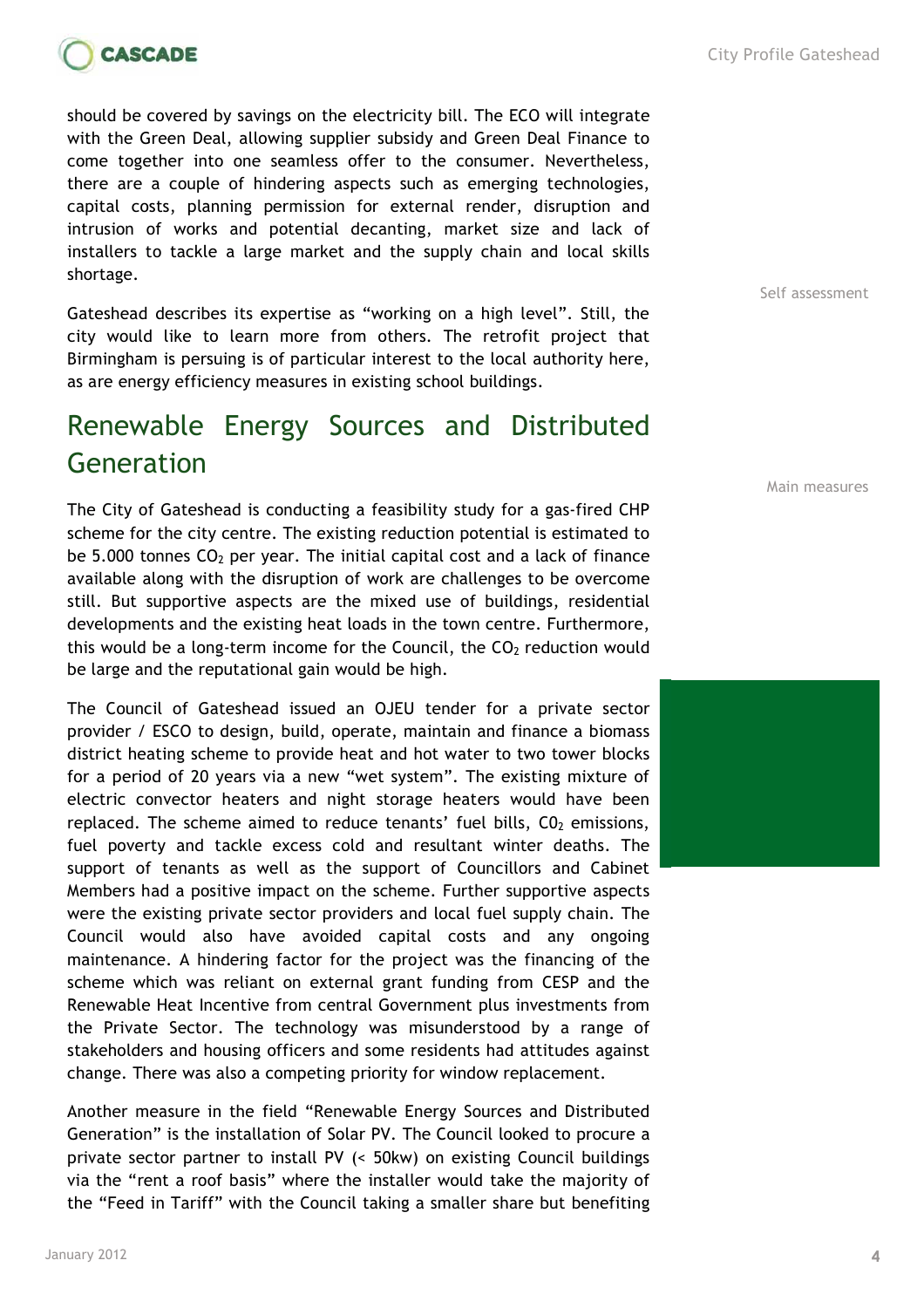

fully from the free electricity generated and any exported to the grid. The Council has a large supply of buildings for large arrays up to or >50kw which is could support the implementation. Private Sector Providers were interested in installing on basis of the "rent a roof" model. There was a framework agreement in place to speed up the procurement process and free electricity generation would have greatly reduce requirements for grid electricity. Another supportive factor was that residential installation on social housing would have reduced fuel poverty and increased tenants disposal income for those financially vulnerable. A hindering aspect was the comprehensive review of the FIT's and their planned reduction of FITs from April 2012. The Council has little capital to invest as a result of a low settlement from central government and the financial crisis it is reliant on private sector solution (FIT surrendered).

Gateshead describes its expertise in this filed as "still learning" and is interested in learning from other cities' experiences. The major theme, which the Council wants to learn about, is district heating.

#### Energy in Urban Transport

Gateshead installs charging points for electric vehicles throughout the borough. The national Plugged in Places programme, which provides funding to install electric vehicle charging points in North East England, is funded by the Office for Low Emission Vehicles (OLEV), the Regional Development Agency "One North East" and regional partners. North East England was chosen as one of three pilot areas to trial the creation of a comprehensive connected charging infrastructure through this project. Gateshead Council currently has seventeen standard electric vehicle charging posts located in the Borough and one "Rapid" charger. The OLEV gives a clear support for the project. Being a regional pilot and grant scheme incentivises installation of the infrastructure early. The location of Nissan in the neighbouring borough and the battery production for the new Nissan Leaf are also seen as a supportive factor as is the focus of the Gateshead College on automotive skills. Hindering factors are the people's attitude and their perception that the project brings discomfort and costs rather than benefits. The existing traffic regulation orders made the installation a lengthy process.

There is a Sustainable Transport Fund, which is at present available for £4.9 million across Tyne and Wear, of which Gateshead is a member local authority, for measures aimed at improving sustainable travel to school. This is subdivided between a number of individual projects covering a number of areas, such as increased "Bike It" coverage, child pedestrian training, development of the 'Travel Matters' web based learning initiative and capital investment in walking and cycling routes to schools. The bid has only recently received approval and is now in the process of getting underway. There is also a larger Tyne and Wear funding bid for which a formal business case is prepared and submitted to Government by the end of 2011. This would build upon the above bid, with a wider focus on

Main measures

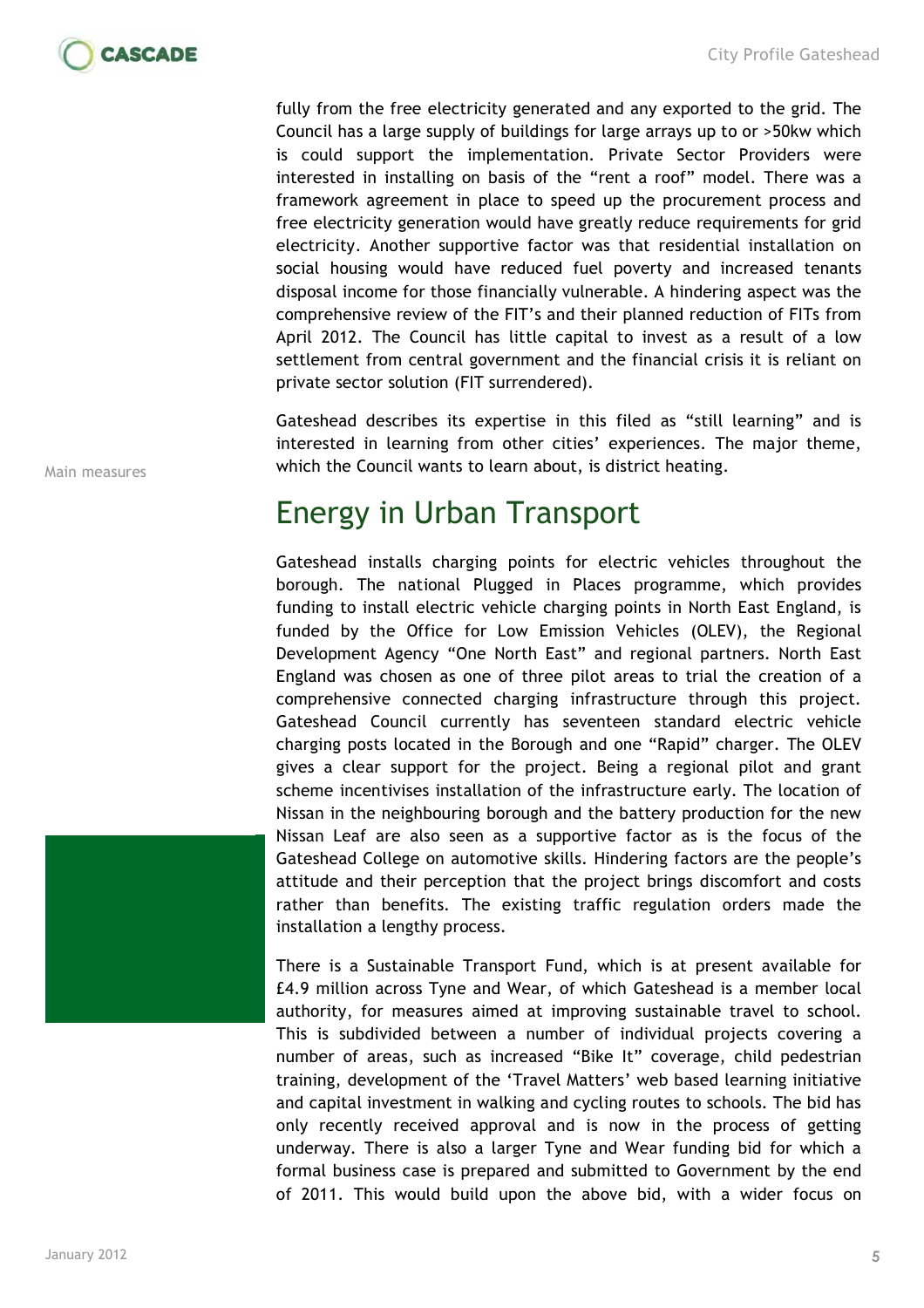

providing sustainable access to employment, relieving congestion on key corridors and promoting active travel. The exact scale of the bid is yet to be determined, and any bid will not be decided until June 2012. A cross local authority bid means joint working, collaboration and best practice sharing, which is a supportive aspect for the measure. And it means transport projects are holistic and the fund assists efforts aimed towards modal shift. But time is tight to formulate the bid.

Another measure is the introduction of bio fuels (bio diesel) used by the Council's fleet. The share is at about 5% of the fleet currently with a target of 10% by 2014. Lower  $CO<sub>2</sub>$  emissions and tax relief incentives for using bio fuel are supportive aspects. Hindering, however, is the long duration of the programme.

Gateshead describes its expertise as "still learning" and would like to learn more from other cities especially about shifting towards electric and low carbon buses.

### Financing

The financial resources dedicated to local energy policies were increasing from 3.785.959 € in 2010/2011 to 4.406.817 € in 2011/2012.

The biggest share has the Capital Sustainable Budget – Street Lighting with 2.166.000 € in 2011/2012 (1.320.000 € in 2010/2011) followed by the Scottish Power Utility Company leverage with 1.240.000 € in 2011/2012 (1.450.000 € in 2010/2011).

The Capital Sustainability Budget – Salix has been increased from 312.000 € 2010/2011 to 405.000 € in 2011/2012.

The Staff Costs / Revenue Budget decreased from 310.659  $\epsilon$  to 264.077  $\epsilon$ and the Capital Funding for Home Insulation schemes from 393.300  $\epsilon$  to 331.740 €.

Finances come from:

- Own Finances Prudential borrowing, Public Works Loan Board, Council Reserves.
- External Funding CERT (Carbon Emission Reduction Target) and CESP (Community Energy Support Programme) funding from the "big six" energy suppliers in the UK. Salix "Invest to Save".
- Warmzone Funding levered in from Scottish Power as a funder of the Warmzone.
- Private Sector Private Sector financing initiatives with profit sharing.
- Government Grant Warmfront Scheme. Emerging "Green Deal" mechanism and "ECO" (Energy Company's Obligation).

Self assessment

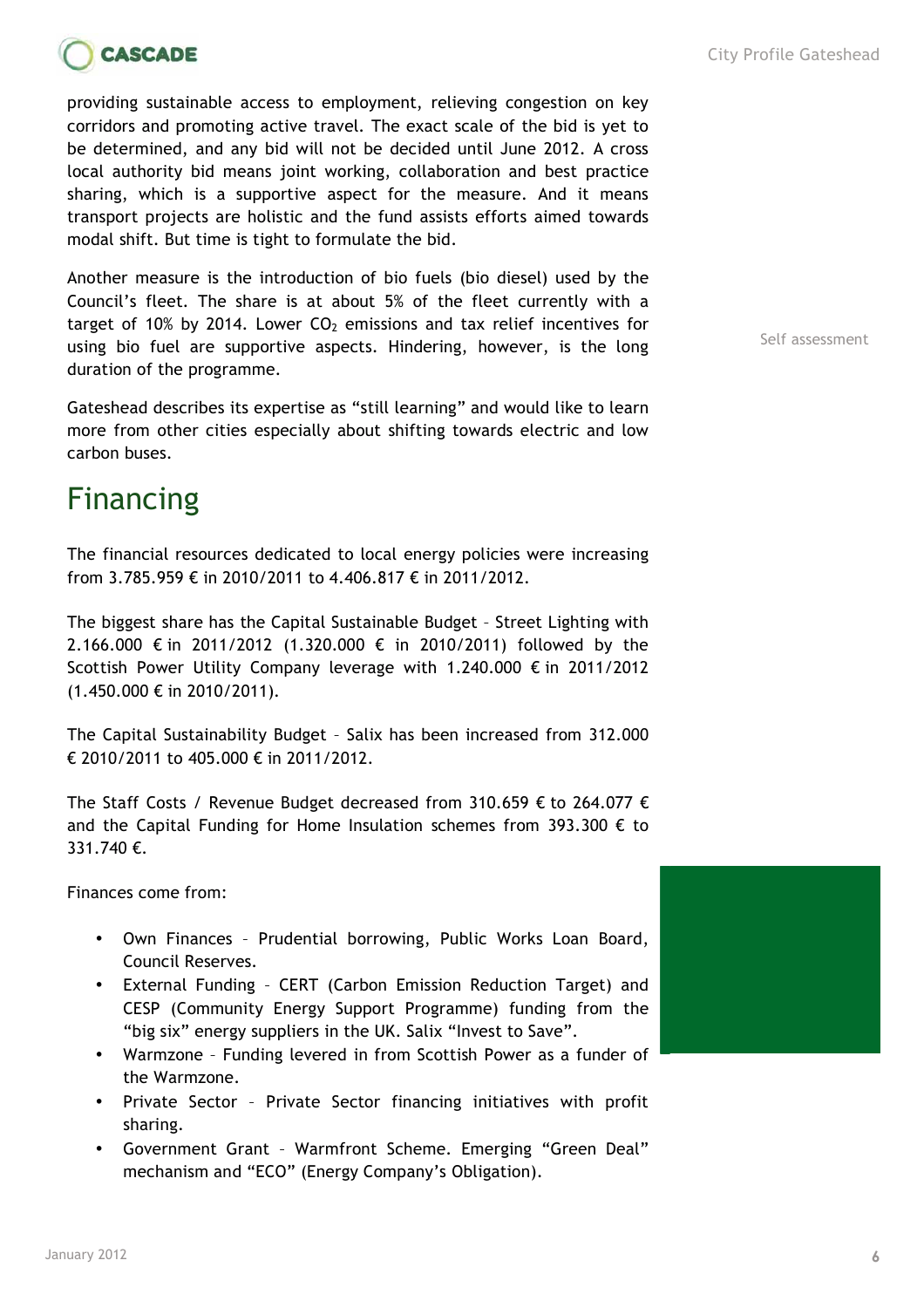

 $CO<sub>2</sub>$  inventory

- Householder contributions.
- EU / Green Investment Bank.

### Emission Inventories and Monitoring

Between 2005 and 2008 Gateshead generated a  $CO<sub>2</sub>$  inventory every year. The data came from DEFRA NI186 statistics, and 2008 data was estimated from DECC energy statistics and DfT traffic statistics. The  $CO<sub>2</sub>$  emissions decreased a little between 2005 and 2008. In 2008 the  $CO<sub>2</sub>$  tonnes per capita were 8.04 in 2005 8.46. In total this were 1,526,926 t/CO<sub>2</sub> in 2008 and 1,607,570 t/CO<sub>2</sub> in 2005.

#### **CO2 emissions in 2008**

| Homes - Gas                    | 296,090 (20 %) |
|--------------------------------|----------------|
| Homes - Electricity            | 171,840 (11 %) |
| Employers - Gas                | 254,110 (17 %) |
| <b>Employers - Electricity</b> | 344,810 (21 %) |
| Transport                      | 460,076 (31 %) |

#### **CO2 emissions in 2005**

| Homes - Gas                    | 323,000 |
|--------------------------------|---------|
| Homes - Electricity            | 173,850 |
| Employers - Gas                | 276,570 |
| <b>Employers - Electricity</b> | 341,250 |
| Transport                      | 492,900 |

Gateshead developed a monitoring tool for the state of implementation of their measures. The current SEAP has a SMART (Specific, Measurable, Achievable, Realistic, Timely) action plan against which states key actions and milestones, which are monitored.

### Future Visions and Expectations

The Council of Gateshead plans further briefing sessions for Councillors with regards to planned energy projects and also the renewable technologies available to try and help reduce  $CO<sub>2</sub>$  emissions and meet ambitious targets. This will improve the knowledge of technologies, how they can be used appropriately and their limitations.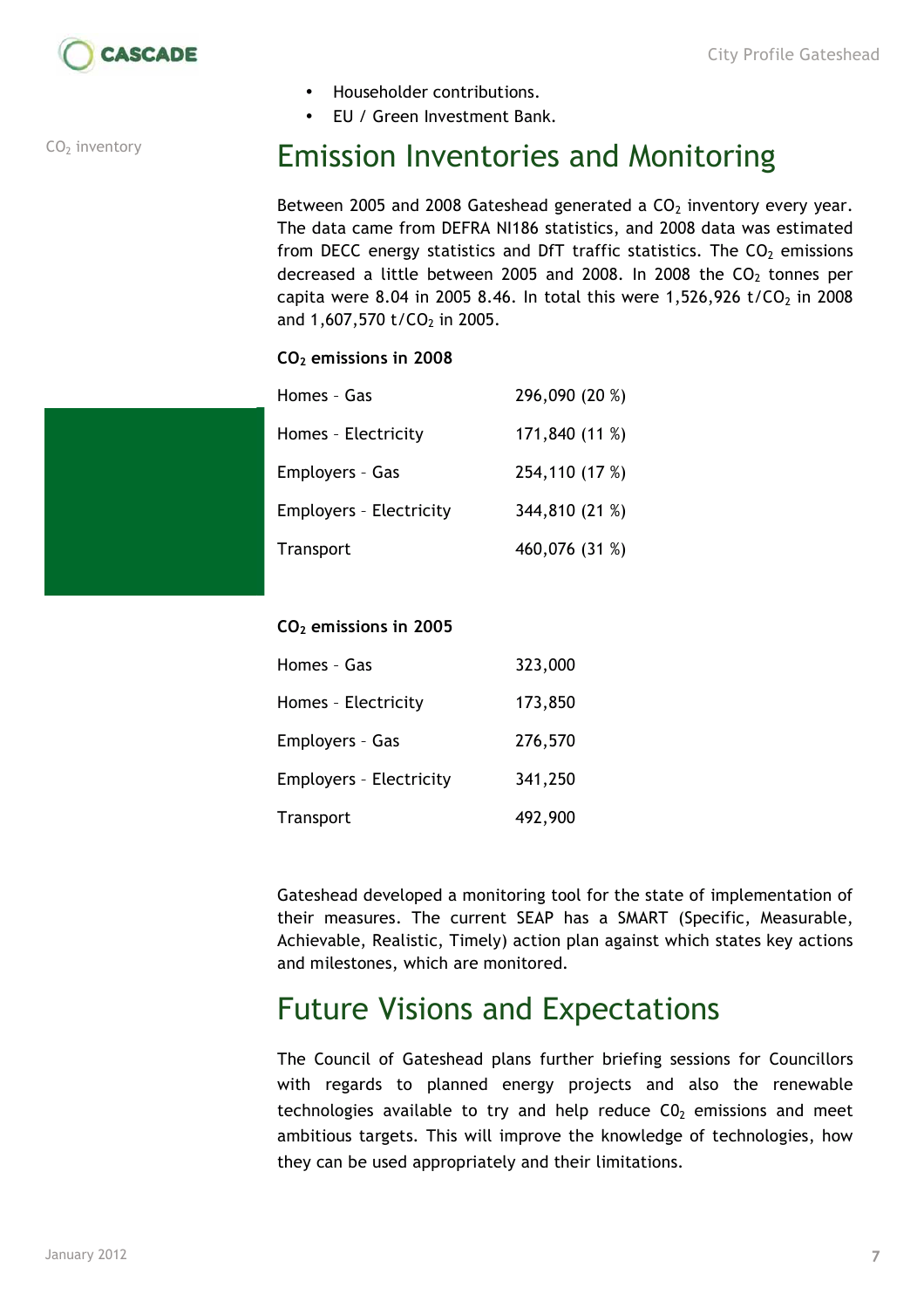

Regarding financial sources some funding streams are coming to an end so marketing campaigns are being considered to raise the awareness of energy efficiency measure that are currently free, which may be only available on pay as you save or a loan basis in the future. Gateshead also has a feasibility study underway for the Town Centre district heating scheme to look at private finance to move the project forward. This is being undertaken by PWC to look at levering in finance to fund the project in the absence of or alongside Council Capital Investment.

Concerning the theme "Energy Efficient Buildings and Districts", Gateshead's focus for the near future are retrofits and refurbishment of the existing building stock. The new 'Green Deal' is expected to a high impact here.

The gas fired CHP plant (see chapter Renewables) that is supposed to supply numerous buildings is the main project in the near future in the field of "Renewable Energies and Distributed Generation", as the focus in the field of "Energy in Urban Transport" lies on electric vehicles.